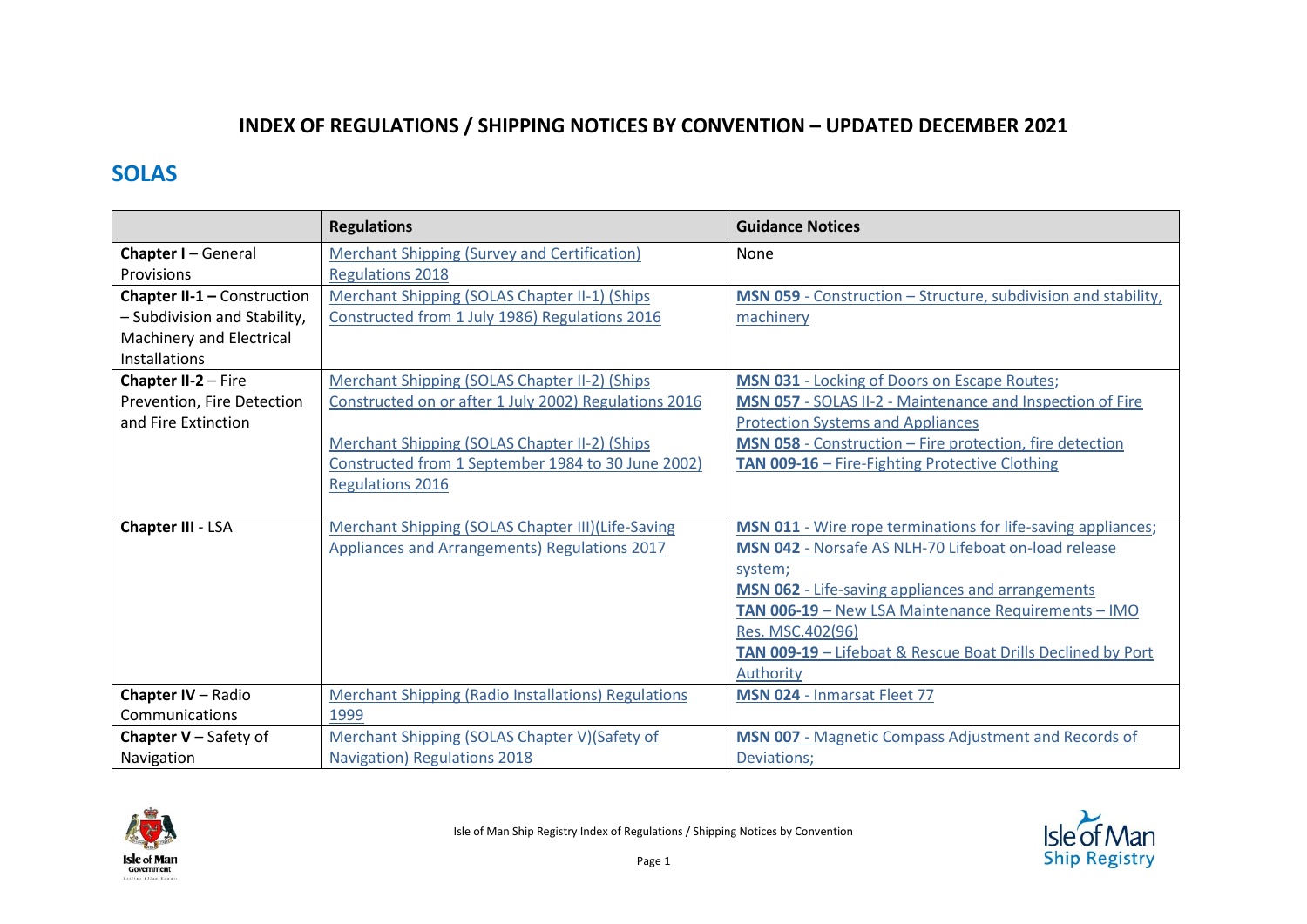|                                            |                                                        | MSN 022 - Voyage Data Recorders and Simplified Voyage Data |
|--------------------------------------------|--------------------------------------------------------|------------------------------------------------------------|
|                                            |                                                        | Recorders;                                                 |
|                                            |                                                        | MSN 026 - Electronic Chart Display and Information System  |
|                                            |                                                        | (ECDIS);                                                   |
|                                            |                                                        | MSN 032 - Long Range Identification and Tracking of Ships; |
|                                            |                                                        | <b>MSN 033 - Pleasure Vessel Manning;</b>                  |
|                                            |                                                        | <b>MSN 052 - Minimum Safe Manning Requirements;</b>        |
|                                            |                                                        | <b>MSN 061 - BNWAS;</b>                                    |
|                                            |                                                        | <b>MSN 063 - Safety of Navigation</b>                      |
| Chapter VI - Carriage of                   | Merchant Shipping (SOLAS VI - Carriage of Cargoes and  | TAN 008-18 - Ammonium Nitrate Based Fertiliser - Thermal   |
| Cargoes and Oil Fuels                      | Oil Fuels) Regulations 2021 (SD2021/0215)              | Decomposition                                              |
|                                            |                                                        | MSN 074 - SOLAS VI - Carriage of Cargoes                   |
| Chapter VII - Carriage of                  | Merchant Shipping (SOLAS VII - Carriage of Dangerous   | <b>MSN 056 - Carriage of Dangerous Goods</b>               |
| Dangerous Goods                            | Goods) Regulations 2015                                |                                                            |
| <b>Chapter VIII - Nuclear</b>              | None                                                   | None                                                       |
| Ships                                      |                                                        |                                                            |
| Chapter IX - ISM                           | Merchant Shipping (ISM Code) Regulations 1998          | TAN 007-20 - Maritime Cyber Risk Management                |
| <b>Chapter <math>X - High-Speed</math></b> | Merchant Shipping (High - Speed Craft) Regulations     | None                                                       |
| Craft                                      | 1998                                                   |                                                            |
| Chapter XI-1 - Special                     | Merchant Shipping (ISPS Code) Regulations 2018         | MSN 029 - IMO Unique Company and Registered Owner ID       |
| <b>Measures for Maritime</b>               | (Regulation 5 only)                                    | Number & Changes to the CSR                                |
| Safety                                     |                                                        | TAN 003-20 - Digital CSRs                                  |
| <b>Chapter XI-2 - Special</b>              | Merchant Shipping (ISPS Code) Regulations 2018         | MSN 064 - SOLAS Chapter XI-2 & the ISPS Code               |
| <b>Measures for Maritime</b>               |                                                        |                                                            |
|                                            |                                                        |                                                            |
| Security                                   |                                                        |                                                            |
| <b>Chapter XII - Additional</b>            | Merchant Shipping (Additional Safety Measures for Bulk | None                                                       |
| <b>Safety Measures for Bulk</b>            | Carriers - SOLAS Chapter XII) Regulations 2006         |                                                            |
| Carriers                                   |                                                        |                                                            |
| <b>Chapter XIII - Verification</b>         | None                                                   | None                                                       |
| of Compliance (III Code)                   |                                                        |                                                            |



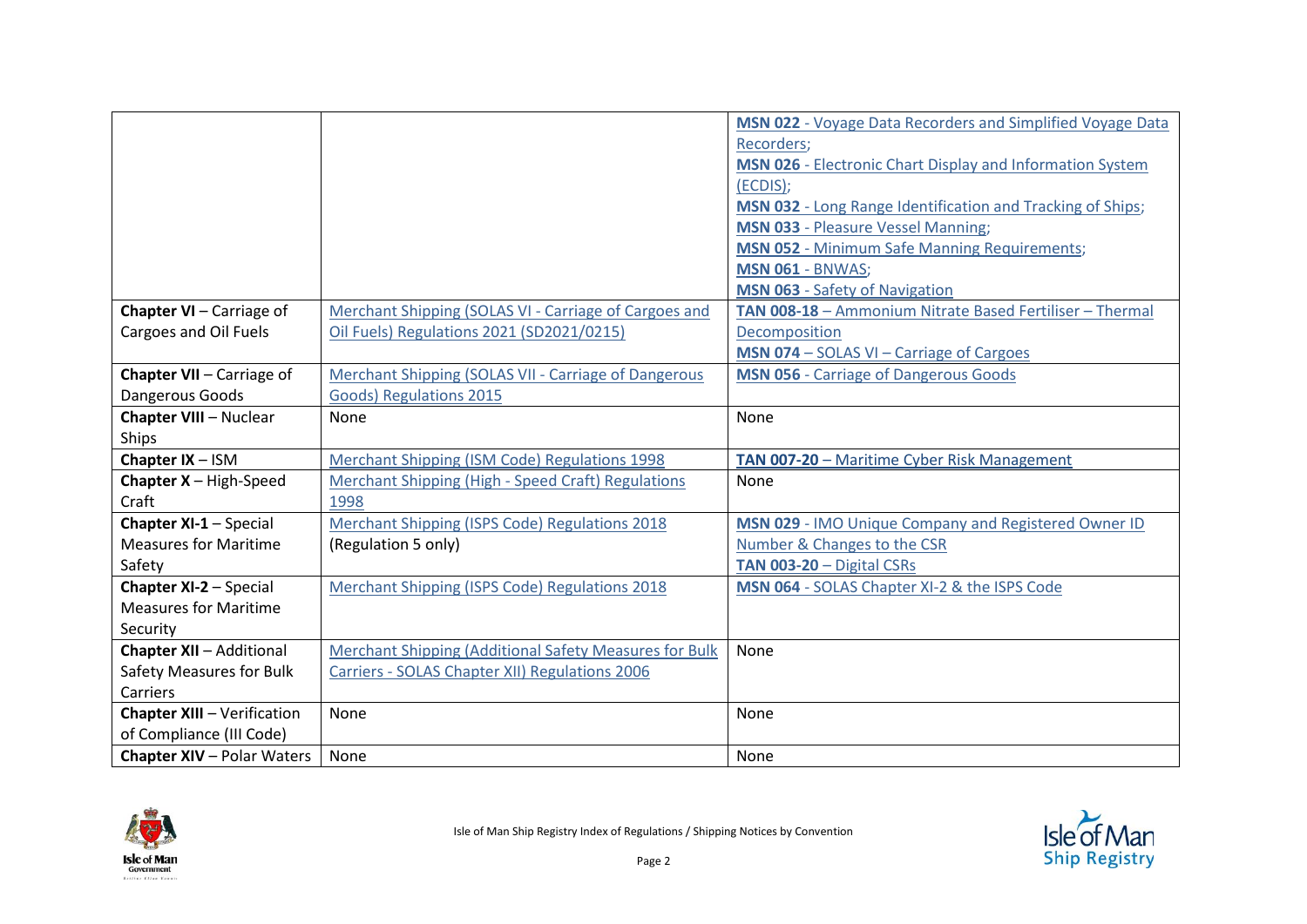| Other    | <b>MSN 060</b> - Storage of Oxy-Acetylene, Refrigeration Gas and |
|----------|------------------------------------------------------------------|
|          | <b>Nitrogen Cylinders</b>                                        |
| -------- |                                                                  |

## **MARPOL**

|                            | <b>Regulations</b>                                    | <b>Guidance Notices</b>                                      |
|----------------------------|-------------------------------------------------------|--------------------------------------------------------------|
| Annex I - Oil              | Merchant Shipping (MARPOL Annex I - Prevention of     | MSN 066 - MARPOL Annex I;                                    |
|                            | Pollution by Oil) Order 2019                          | TAN 006-18 - Acceptance of Oil Record Books;                 |
|                            |                                                       | TAN 008-20 - Electronic MARPOL Record Books                  |
| Annex II - Noxious Liquid  | Merchant Shipping (MARPOL Annex II - Control of       | <b>MSN 067 - MARPOL Annex II;</b>                            |
| <b>Substances in Bulk</b>  | Pollution of Noxious Liquid Substances in Bulk) Order | TAN 008-20 - Electronic MARPOL Record Books                  |
|                            | 2020                                                  | TAN 001-21 - Application of OSV Chemical Code - Transitional |
|                            |                                                       | Period                                                       |
| <b>Annex III - Harmful</b> | Merchant Shipping (MARPOL Annex III - Prevention of   | <b>MSN 068 - MARPOL Annex III</b>                            |
| Substances in Packaged     | Pollution by Harmful Substances) Order 2015           |                                                              |
| Form                       |                                                       |                                                              |
| Annex IV - Sewage          | Merchant Shipping (MARPOL Annex IV - Prevention of    | <b>MSN 069 - MARPOL Annex IV</b>                             |
|                            | Pollution by Sewage) Order 2014                       |                                                              |
| <b>Annex V - Garbage</b>   | Merchant Shipping (MARPOL Annex V - Prevention of     | <b>MSN 070 - MARPOL Annex V</b>                              |
|                            | Pollution by Garbage) Order 2014                      | TAN 001-18 - Garbage Record Books;                           |
|                            |                                                       | TAN 008-20 - Electronic MARPOL Record Books                  |
| <b>Annex VI - Air</b>      | Merchant Shipping (MARPOL Annex VI - Prevention of    | <b>MSN 071 - MARPOL Annex VI</b>                             |
|                            | Air Pollution) Order 2014                             | MSN 049 - MARPOL Annex VI - Local Suppliers of Fuel Oil;     |
|                            |                                                       | TAN 005-18 - IMO Emissions Monitoring Scheme;                |
|                            |                                                       | TAN 005-19 - Sulphur Cap                                     |
|                            |                                                       | TAN 010-19 - EGCS - Approval Process and Guidance in Case    |
|                            |                                                       | of Failure                                                   |
|                            |                                                       | TAN 008-20 - Electronic MARPOL Record Books                  |
|                            |                                                       | <b>TAN 004-21 - EEXI &amp; CII</b>                           |
|                            |                                                       | <b>TAN 005-21</b> - Designated Sampling Points               |



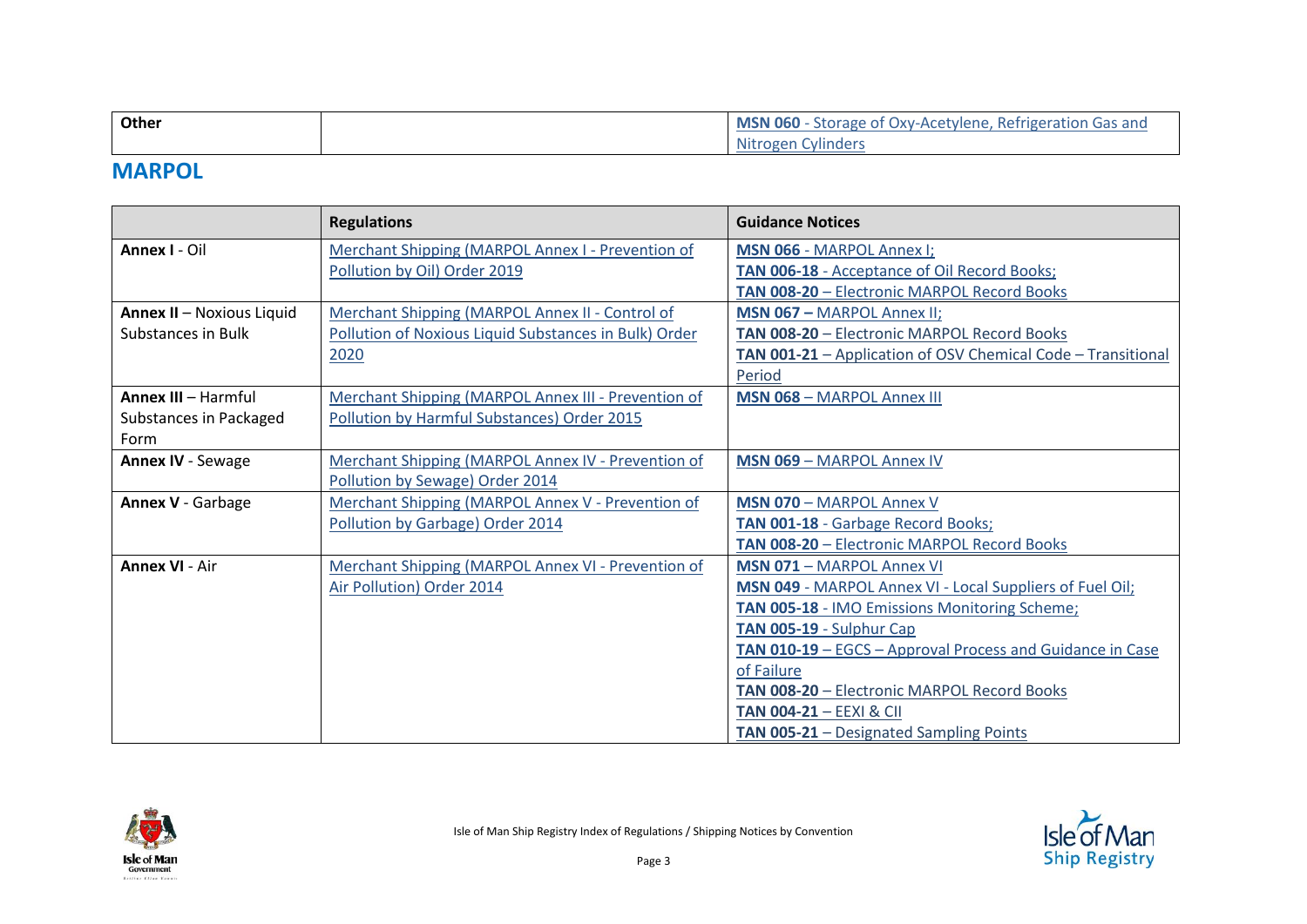| <b>Protocol I</b> – Reporting of | Merchant Shipping (MARPOL Protocol I – Reports on                                | <b>MSN 072 - MARPOL Protocol I</b> |
|----------------------------------|----------------------------------------------------------------------------------|------------------------------------|
|                                  | Incidents Involving Harmful   Incidents Involving Harmful Substances) Order 2015 |                                    |
| Substances                       |                                                                                  |                                    |

## **OTHER CONVENTIONS**

|                      | <b>Regulations</b>                                        | <b>Guidance Notices</b>                                    |
|----------------------|-----------------------------------------------------------|------------------------------------------------------------|
| <b>MLC 2006</b>      | <b>Merchant Shipping (Maritime Labour Convention)</b>     | All MLNs - See index in MLN 001                            |
|                      | <b>Regulations 2013</b>                                   | <b>TAN 004-20 - 2018 MLC Amendments</b>                    |
|                      |                                                           | TAN 002-20 - Covid-19 - Advice to Ship Operators           |
|                      |                                                           | TAN 003-21 - Changes to Medical Stores                     |
| <b>Load Lines</b>    | <b>Merchant Shipping (Load Lines) Regulations 2020</b>    | <b>MSN 073 - Load Lines Convention</b>                     |
| <b>Ballast Water</b> | <b>None</b>                                               | TAN 005-17 - BWM Convention - New Regulation D-2           |
| <b>Management</b>    |                                                           | <b>Implementation Dates</b>                                |
| <b>STCW</b>          | <b>Merchant Shipping (Manning and STCW) Regulations</b>   | <b>MSN 046 - STCW Regulation VI-6 - Security Training;</b> |
|                      | 2014                                                      | MSN 050 - Isle of Man Regulations Implementing the STCW    |
|                      |                                                           | <b>Manila Amendments;</b>                                  |
|                      |                                                           | <b>MSN 051 - Endorsement Application Process;</b>          |
|                      |                                                           | TAN 001-16 - Manila Amendments - Refresher Training;       |
|                      |                                                           | TAN 012-16 - Manila Amendments - New Qualifications for    |
|                      |                                                           | Deck & Engines Ratings;                                    |
|                      |                                                           | TAN 002-19 - STCW Endorsements - Phasing Out of Post &     |
|                      |                                                           | <b>Email Applications;</b>                                 |
|                      |                                                           | TAN 002-20 - Covid-19 - Advice to Ship Operators           |
| <b>COLREGS</b>       | Merchant Shipping (Distress Signals and Prevention of     | <b>None</b>                                                |
|                      | <b>Collisions) Regulations 1996</b>                       |                                                            |
| <b>Anti-Fouling</b>  | <b>Merchant Shipping (Control of Harmful Anti-Fouling</b> | <b>MSN 047 - Anti-Fouling Systems Convention</b>           |
|                      | Systems) Order 2014                                       |                                                            |